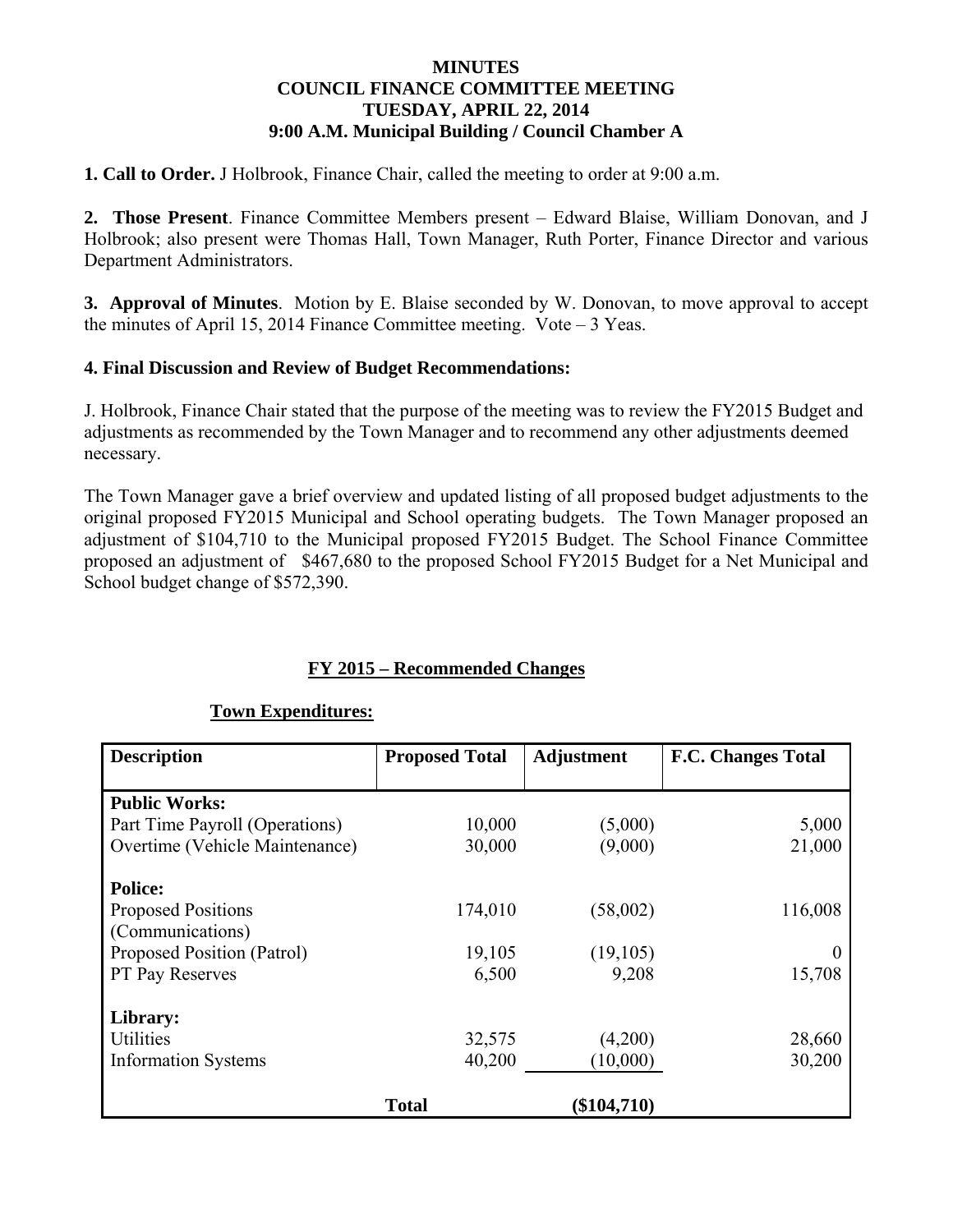## **Revenues:**

## **Town Revenues:**

| <b>Description</b>                                         | <b>Proposed Total</b> | <b>Adjustment</b> | <b>F.C. Changes Total</b> |
|------------------------------------------------------------|-----------------------|-------------------|---------------------------|
| <b>Police:</b><br><b>OOB Personnel Reimbursements</b>      | 203,985               | (76, 495)         | 127,490                   |
| <b>Community Services:</b><br><b>Beach Parking Revenue</b> | 241,271               | 5,000             | 246,271                   |
| State:<br>Revenue Sharing                                  | 722,042               | 14,116            | 736,158                   |
|                                                            | <b>Total</b>          | (57, 379)         |                           |

# **School Expenditures:**

| <b>Description</b>            | <b>Proposed Total</b> | <b>Adjustment</b> | Recommended<br><b>Total</b> |
|-------------------------------|-----------------------|-------------------|-----------------------------|
| School:<br>Per School Finance | 45,082,414            | (467, 680)        | 44,614,734                  |
|                               | <b>Total</b>          | $(\$467,680)$     |                             |

**Net Budget Change (\$572,390)** 

Councilor Blaise, inquired as to the necessity of several items that the Fire Department currently owns and whether the items are really needed.

- (1) Fire Department Canteen Truck
- (2) Fire Department 1 inflatable transport & 1 21' Boston Whaler.

Chief Thurlow provided detailed information on the history and what the canteen truck does for the Fire Department and how many calls it may assist with in the run of a year.

Councilor Blaise also inquired as to how many paid officers that the Police Department has on loan to outside agencies?

Chief Moulton provided detailed information that there was one officer on loan to another agency HIDTA. Chief Moulton stated that the Town of Scarborough became part of the task force in 2002 in that time \$400,000 has come back to the Town as part of drug seizures and arrests. In that time there have been 352 arrests and 17 million dollars of drugs taken off the streets. The Chief stated that the Town can be proud of the part it has played in taking drugs and criminals off the streets by being part of the task force.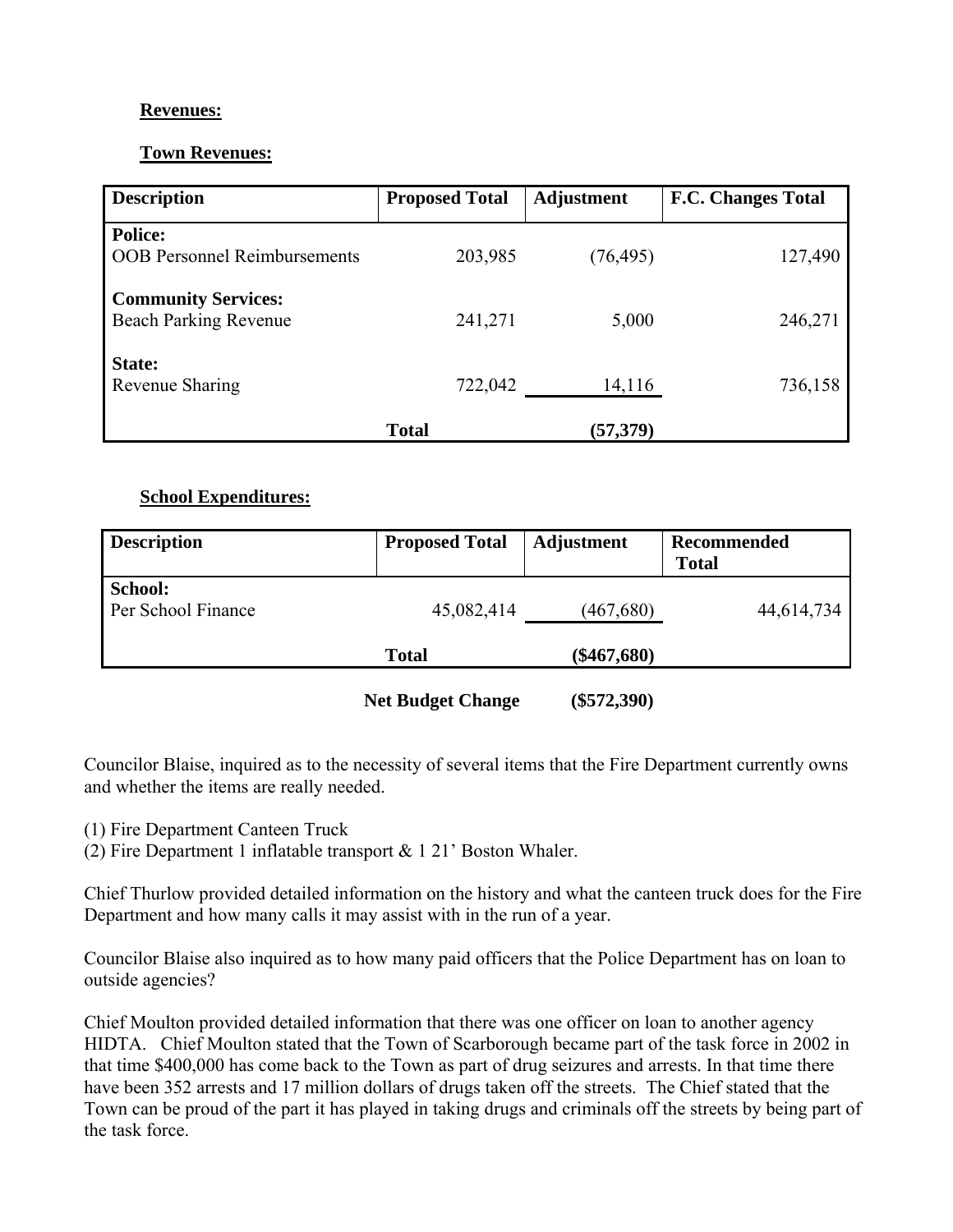Motion by J. Holbrook, seconded by W. Donovan, to move approval of the recommended adjustment to the Administration FY2015 budget to reinstate allocations to outside agencies as recommended by \$50,000.

Motion passed:  $Vote-3$  Yeas.

Motion by J. Holbrook, seconded by E. Blaise, to move approval of the recommended adjustment to the Library FY2015 budget to remove the proposed full time Adult Services position, to reduce the funding as recommended by (\$14,265 quarter year funding). Motion passed: Vote – 3 Yeas.

Motion by E. Blaise, seconded by W. Donovan, to move approval of the recommended adjustment to the Fire Department budget to remove the proposed full time (4) Fire Suppression positions, to reduce the funding as recommended by (\$65,990 quarter year funding). Motion passed:  $Vote-2$  Yeas, 1 Nay.

Motion by W. Donovan, seconded by J. Holbrook, to move approval of the recommended adjustment to the Police Department FY2015 Budget to remove the proposed full time School Resource Officer position, to reduce the funding as recommended by (\$72,420). Motion passed: Vote – 3 Yeas.

Motion by J. Holbrook, seconded by E. Blaise to move to accept and bring forth to the Town Council the recommendations and adjustments to the FY2015 Budget by the Town Manager pertaining to the Municipal Budget only.

Motion passed: Vote – 3 Yeas.

J. Holbrook, Chair stated that at this time there will be no motion on the School Budget as it is still fluid and moving. As the School's budget is a work in progress it would be better to bring the final School Budget to the full council.

Motion by E. Blaise to sell the Fire Department Canteen Truck and use the funds for other Town needs. Motion failed due to no a second.

It was recommended that the Fire Chief review and evaluate the efficiency of the program pertaining to the Fire Department Canteen Truck.

Without objection, Chairman Holbrook, recessed the meeting at 11:25 a.m. The meeting was reconvened at 11:30 a.m.

J. Holbrook, Chair stated that the Finance Committee will bring forth the recommended adjustments to the FY2015 Budget to the full Town Council for approval or further adjustments.

Chairman Holbrook along with other members of the Finance Committee expressed appreciation to the Town Manager, the Finance Director, Department Heads, and School Department for the hard work that has gone into the budget process.